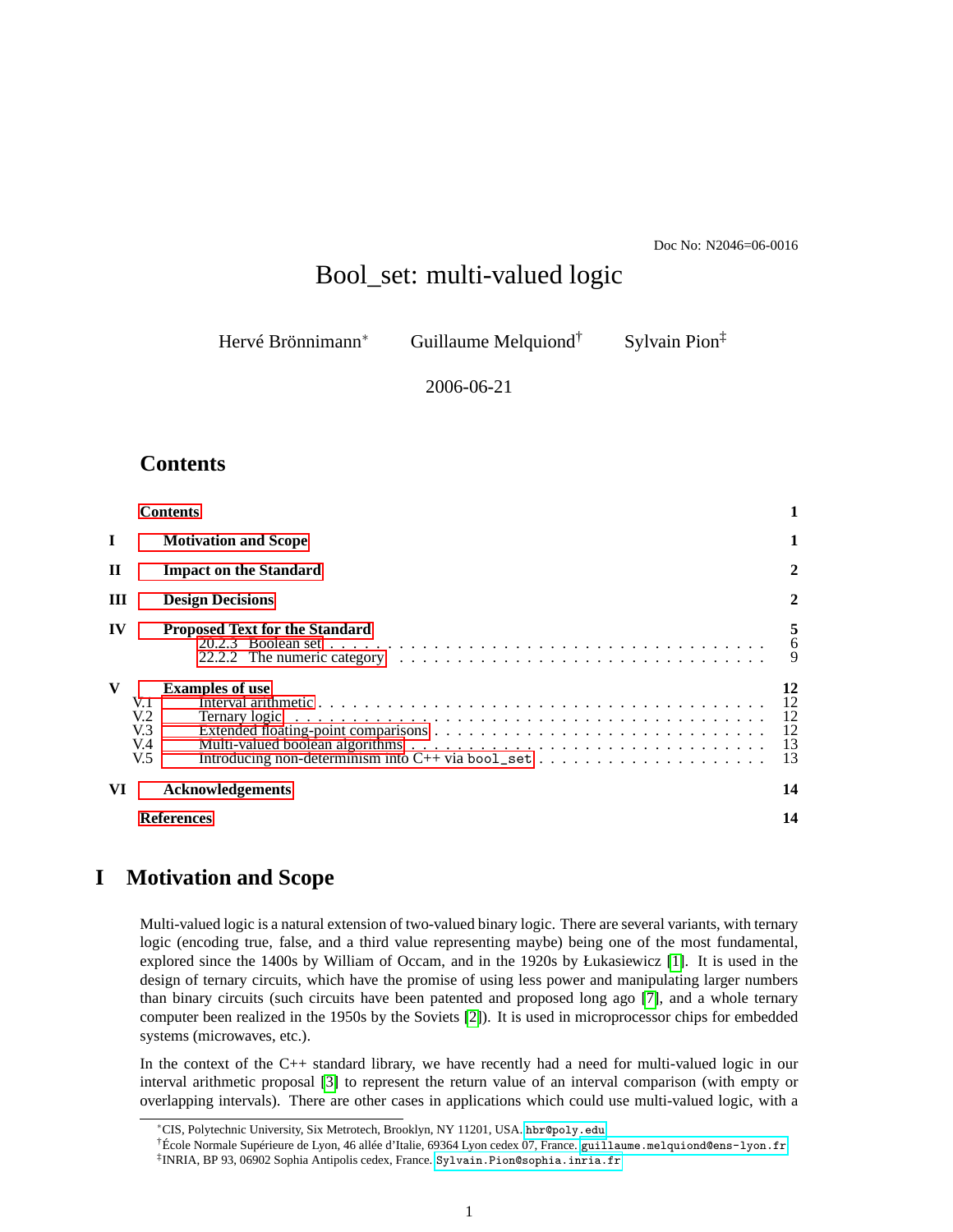third value representing an indeterminate (several examples come to mind: static analysis to encode if two pointers can possibly be aliased - yes, no, or maybe; should a window be refreshed - yes, no, or partially; initialization of boolean variables - true, false, intentionally nothing, or uninitialized; etc.).

One may also envision using indeterminates when working with floating point numbers and not-a-number (NaN). For instance, it could be quite elegant to use a functor returning an indeterminate when comparing a number with a nan, and could make the treatment of NaNs much more uniform. In fact, it would probably make even more sense to have floating-point predicates with NaNs return the empty bool\_set, and have comparisons of infinities return an indeterminate. See the example section for an illustration.

Why standardize it?

- Because the functionality is beneficial for other parts of the standard library (notably the proposed interval arithmetic).
- Because there is a strong history of this kind of multi-valued logic, and the potential user base is large (note that Boost.Tribool is cited several times in "who's using Boost?").

# <span id="page-1-0"></span>**II Impact on the Standard**

*What does it depend on, and what depends on it? Is it a pure extension, or does it require changes to standard components? Can it be implemented using today's compilers, or does it require language features that will only be available as part of C++0x?*

<span id="page-1-1"></span>It is a pure extension to the standard library.

# **III Design Decisions**

*Why did you choose the specific design that you did? What alternatives did you consider, and what are the tradeoffs? What are the consequences of your choice, for users and implementers? What decisions are left up to implementers? If there are any similar libraries in use, how do their design decisions compare to yours?*

### **Design overview:**

We largely follow the design that we had for interval <br/>bool> [\[3\]](#page-13-4) and the one that is used in Boost.tribool [\[5\]](#page-13-5). We have added the empty set, because it is useful for intervals and makes it mathematically complete and consistent. Note that, however, the empty set will never be created by the other values under the logical operations, so *it is possible to use* bool\_set *exactly like a* tribool *as far as boolean operations are concerned*. In fact, the restriction to the two boolean values is also stable under logical operators, so by the same token it is possible to use bool\_set exactly like a bool but there is little benefit to that.

#### **Alternatives and trade-offs:**

As for the representation of a multi-valued logic, there are not many alternatives. Using a floating-point value in [0,1] allows for various degrees of indetermination and can always be done without any addition to the language, but does not allow the logic operators. We specifically needed a type that extends bool and has the same operators.

The most sticky point to decide was to allow an implicit conversion to bool. Explicit conversions are not yet part of the language so that was not an option. An alternative would have been to provide a member function to\_bool(). We considered it and decided against it. See the rationale.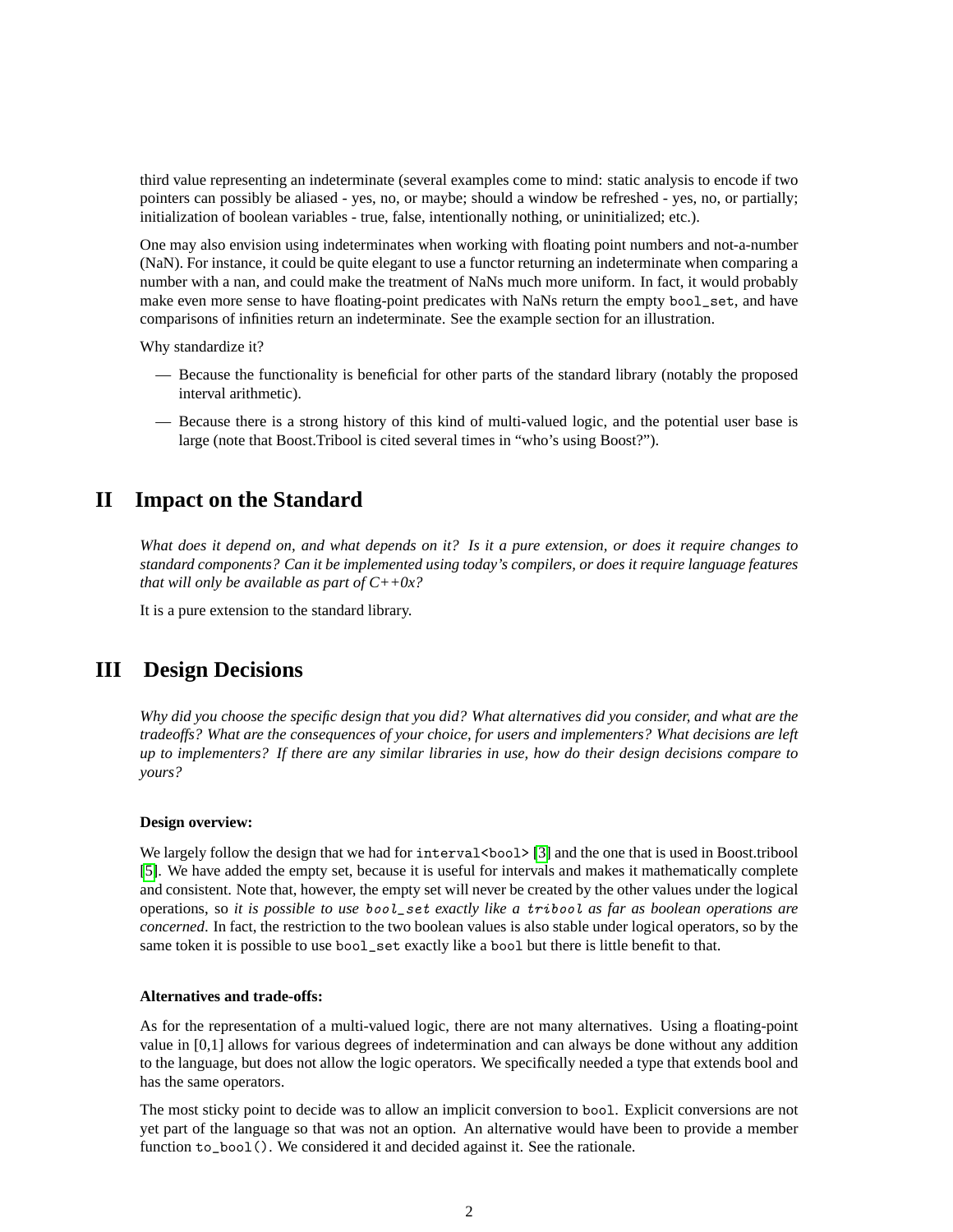#### **Decisions left to implementers:**

The internal representation of a bool\_set is completely unspecified and left to implementers.

#### **Comparison with existing libraries:**

This proposal is similar to Boost.Tribool [\[5\]](#page-13-5). Similar functionality can also be found in the Uncer-tain<br/>bool> class of CGAL [\[8\]](#page-13-6).

### **Rationale**

#### — **Why introduce** bool\_set**?**

The choice was made in the interval proposal [\[3\]](#page-13-4) to introduce bool\_set, which is similar in spirit to Boost.Tribool, except that it throws an exception for invalid conversions to bool (à la dynamic\_ cast), and also supports the empty value.

Note that the conversion to bool *should* throw for an empty or indeterminate bool\_set (see fourth item below), but it is possible for the user to test for these cases by hand and avoid exceptions altogether.

It is primarily used for the result of uncertain comparisons of types where comparisons can return a trivalent state (e.g., intervals can be compared or overlap), to avoid systematically throwing an exception when the comparison returns a result other than true or false.

— **Why introduce** bool\_set **as a separate proposal from** interval<T>**?**

It can be useful independent of any numerical context. There are many uses for 3-valued boolean logic, motivating the Boost.Tribool library. Comparing values in a partial order is one of the main motivations, along with encoding a degree of uncertainty, both of which extend beyond the context of intervals.

— **Why not just three states as in Boost.Tribool**?

In addition to indeterminate, usage with interval<T> requires an empty state. Moreover, there is likely no penalty for having a fourth state in current systems, since the possibilities for space savings by having three instead of four are almost null. If the empty state is not needed, there is no penalty for not using it, and it will not be created by the other boolean operations. In other words, the algebra consisting of true, false, and indeterminate states is stable.

#### — **Why a conversion to** bool **and why does it throw**?

bool\_set is intended to be used in the same context as a bool. Thus it makes sense to have some way to cast a bool\_set into a bool. The big question is what to do for conversion. We decided to allow an implicit conversion to bool, which throws an exception. In this way, bool\_set can be used wherever a bool is used and the user can expect the same result except if an exception is raised, which she then has to handle.

Alternatives: Boost.Tribool has a direct conversion to bool, which does not throw (and maps indeterminate to false) and removes the possibility of the tribool to be cast into an int (since only two levels of implicit conversions are allowed).

Another alternative is not to allow a conversion to bool and let the user add an explicit conversion (e.g., in tests, equals( $\dots$ , true)) everywhere. The benefits are that the code will not compile when bool is changed into bool\_set and will trigger a code review. The problem is that it may not be possible for the programmer to modify the code if it belongs to a library (e.g. when bool\_set is returned by an interval comparison in an external library—hence unmodifiable— function templated by a number type which can be a floating point type or an interval).

— **Why constructor** bool\_set(bool) **is implicit and not explicit?**

There is no danger in the conversion, and we must enable the use of the keywords true and false as valid bool\_set values, where the explicit conversion would be heavy.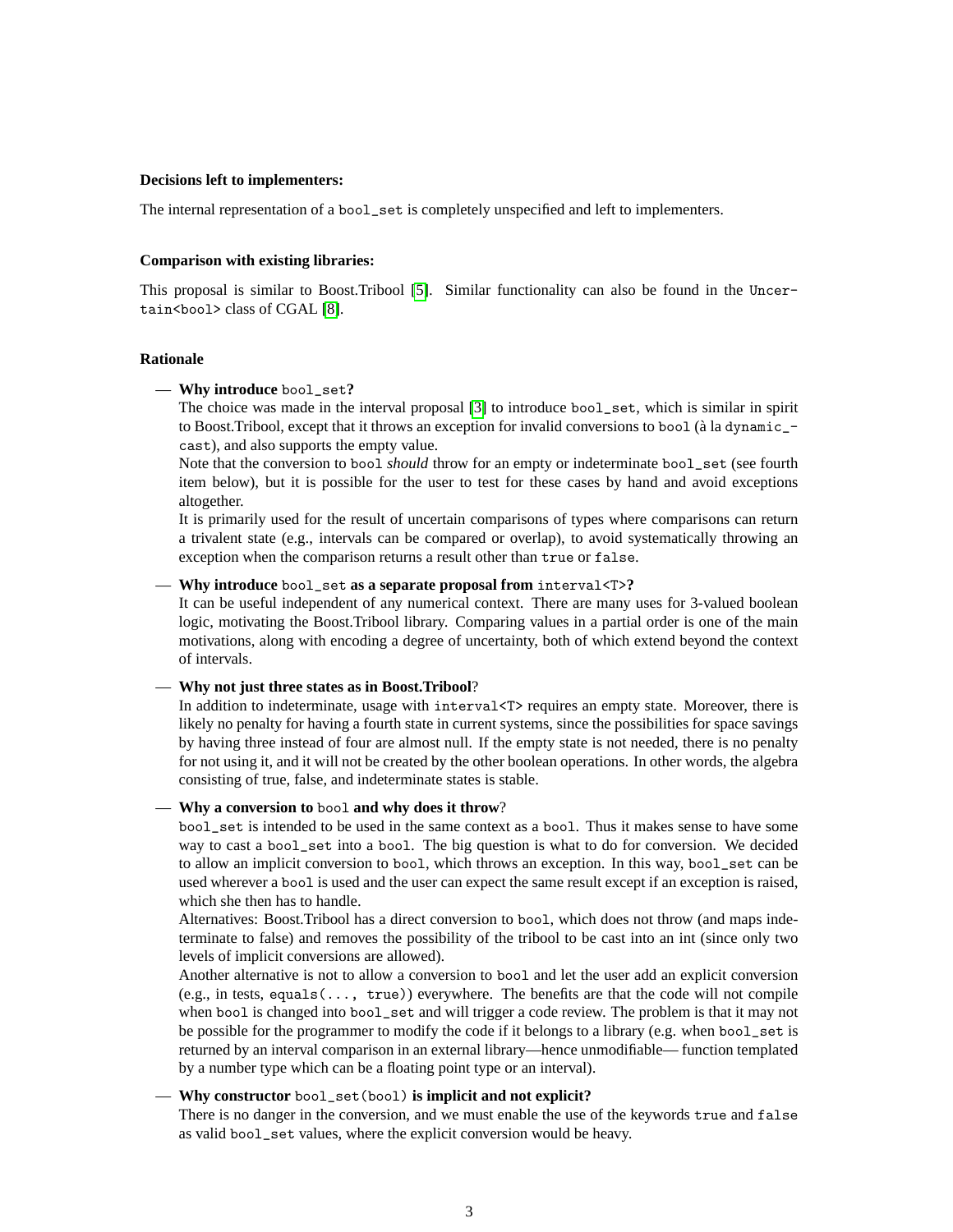- **Why both** bool\_set::is\_indeterminate() **and** is\_indeterminate(bool\_set)? To allow x.is\_indeterminate() as well as is\_indeterminate(x < y) (the code (x < y).is\_indeterminate() might look very strange to a novice). Furthermore, the latter expression may return a bool\_set or a bool depending on the types of x and y, precluding a member function call whereas the free function will work in both cases. Thus, the non-member function is also useful for writing template code. Note that it is not forbidden (and even encouraged) to provide inline bool has\_true(bool x) { return x; } for optimization (it is legal by the "as-if" rule as long as the semantic is the same as a conversion to bool\_set).
- **Why** bool\_set::is\_emptyset() **and not** bool\_set::empty()? For uniformity and also to emphasize the fact that bool\_set is not a container but still a set.

#### — **Why so many functions for testing the value of a** bool\_set?

We feel that there should be a single function call for each situation (both for efficiency and for readability). It is possible to implement x.equals(false) by  $x =$  false but this involves a conversion to bool which may raise an exception, whereas equals will not.

— **Why set default constructed** bool\_set **to** false?

By compatibility with bool when zero-initialized. If bool\_set is intended to be used with a default constructed meaning 'nothing known', then it's not clear whether it should be initialized to indeterminate or empty instead. We think the performance gain of leaving the default constructed value undefined is not worth it.

#### — **Why no identity semantic for** std::operator== **on** bool\_set?

There are two reasonnable definitions of operator==, the logical one returning a bool\_set (as a powerset extension of operator==(bool,bool) and the identity (expressed by equals). We decided to provide the former, for consistency with the semantic of all other operations on bool\_ set which correspond to functions over bool. Identity testing is offered as a free and a member functions equals.

## — **Why no** operator< **defined for** bool\_set?

We believe that the operator< on bool is not used much, so there is very little need to provide such an operator. However, if we decided to do so, it should have the same kind of semantic as operator==.

#### — **Why** operator&& **and** operator|| **in addition to** operator& **and** operator|?

Despite the fact that the boolean logical operators  $(kk \text{ and } | \cdot |)$  are overloaded for  $\text{std}:$ : valarray<br/>bool>, we would have preferred to use the & and | operators. (This was also Lawrence Crowl's opinion.) Nevertheless, in a boolean context (where the result of the operators are going to be cast into a bool), not defining the logical operators ( $\&\&$  and  $| \cdot |$ ) will force a conversion to bool term-by-term, instead of a final conversion of the result, with funny side effects such as (indeterminate() || true) raising an exception instead of returning true. This forces us to define both operator & and operator  $||$  as well as operator & and operator  $||$ .

## — **Why provide I/O**?

I/O is already provided with the (throwing) conversion to bool. We provide an I/O which reads and writes indeterminates and emptysets as well as booleans. This I/O does not throw. In alpha mode, a user can easily provide his/her own facet to overrule the default names or even to throw an exception for non-boolean values in alpha mode, if desired. Another behavior could be to throw for non-booleans in numerical (non-alphabetical) mode. We have chosen to always allow I/O in numerical mode.

— **Why choose 2 and 3 for the I/O of indeterminate and emptyset**?

There is no canonical value in addition to 0 and 1 for false and true, although yet many libraries use the value 2 for indeterminates (other choices are -1, 0 and 1 for false, indeterminate and true, but this is incompatible with bool).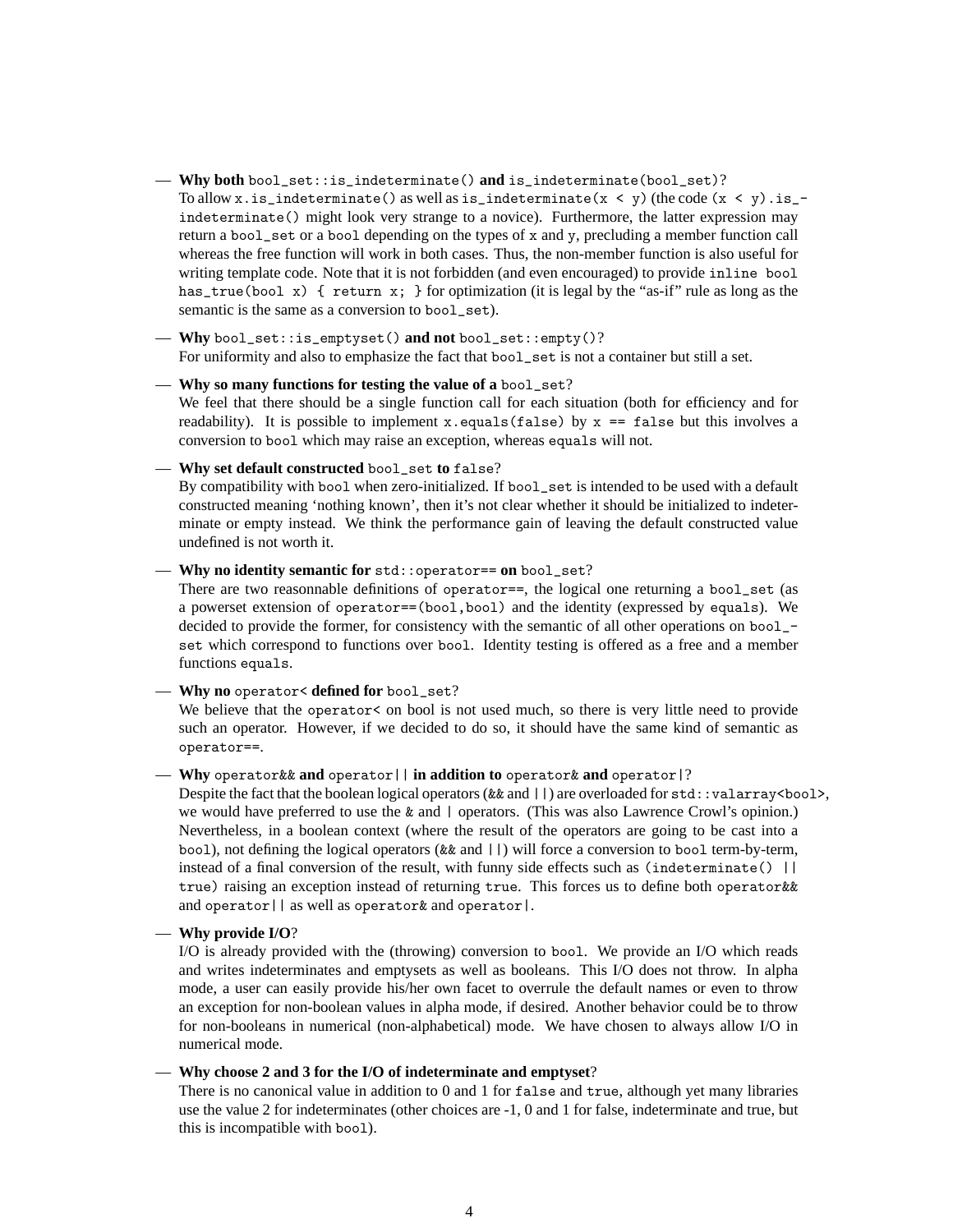# <span id="page-4-0"></span>**IV Proposed Text for the Standard**

```
In Chapter 20, General utilities library.
In 20.2/1, add :
/ / 20.2.3, bool_set:
class bool_set ;
/ / 20.2.3.2 bool_set values:
bool contains ( bool_set , bool_set );
bool equals ( bool_set , bool_set );
bool is_emptyset ( bool_set );
bool is_indeterminate ( bool_set );
bool is_singleton ( bool_set );
bool certainly ( bool_set );
bool possibly ( bool_set );
/ / 20.2.3.3 bool_set set operations:
bool_set set_union ( bool , bool_set );
bool_set set_union ( bool_set , bool );
bool_set set_union ( bool_set , bool_set );
bool_set set_intersection ( bool , bool_set );
bool_set set_intersection ( bool_set , bool );
bool_set set_intersection ( bool_set , bool_set );
bool_set set_complement ( bool_set );
/ / 20.2.3.4 bool_set logical operators:
bool_set operator !( bool_set );
bool_set operator ^( bool , bool_set );
bool_set operator ^( bool_set , bool );
bool_set operator ^( bool_set , bool_set );
bool_set operator |( bool , bool_set );
bool_set operator |( bool_set , bool );
bool_set operator |( bool_set , bool_set );
bool_set operator &( bool , bool_set );
bool_set operator &( bool_set , bool );
bool_set operator &( bool_set , bool_set );
bool_set operator ||( bool , bool_set );
bool_set operator ||( bool_set , bool );
bool_set operator ||( bool_set , bool_set );
bool_set operator &&( bool , bool_set );
bool_set operator &&( bool_set , bool );
bool_set operator &&( bool_set , bool_set );
/ / 20.2.3.5 bool_set relational operators:
bool_set operator ==( bool , bool_set );
bool_set operator ==( bool_set , bool );
bool_set operator ==( bool_set , bool_set );
bool_set operator !=( bool , bool_set );
bool_set operator !=( bool_set , bool );
```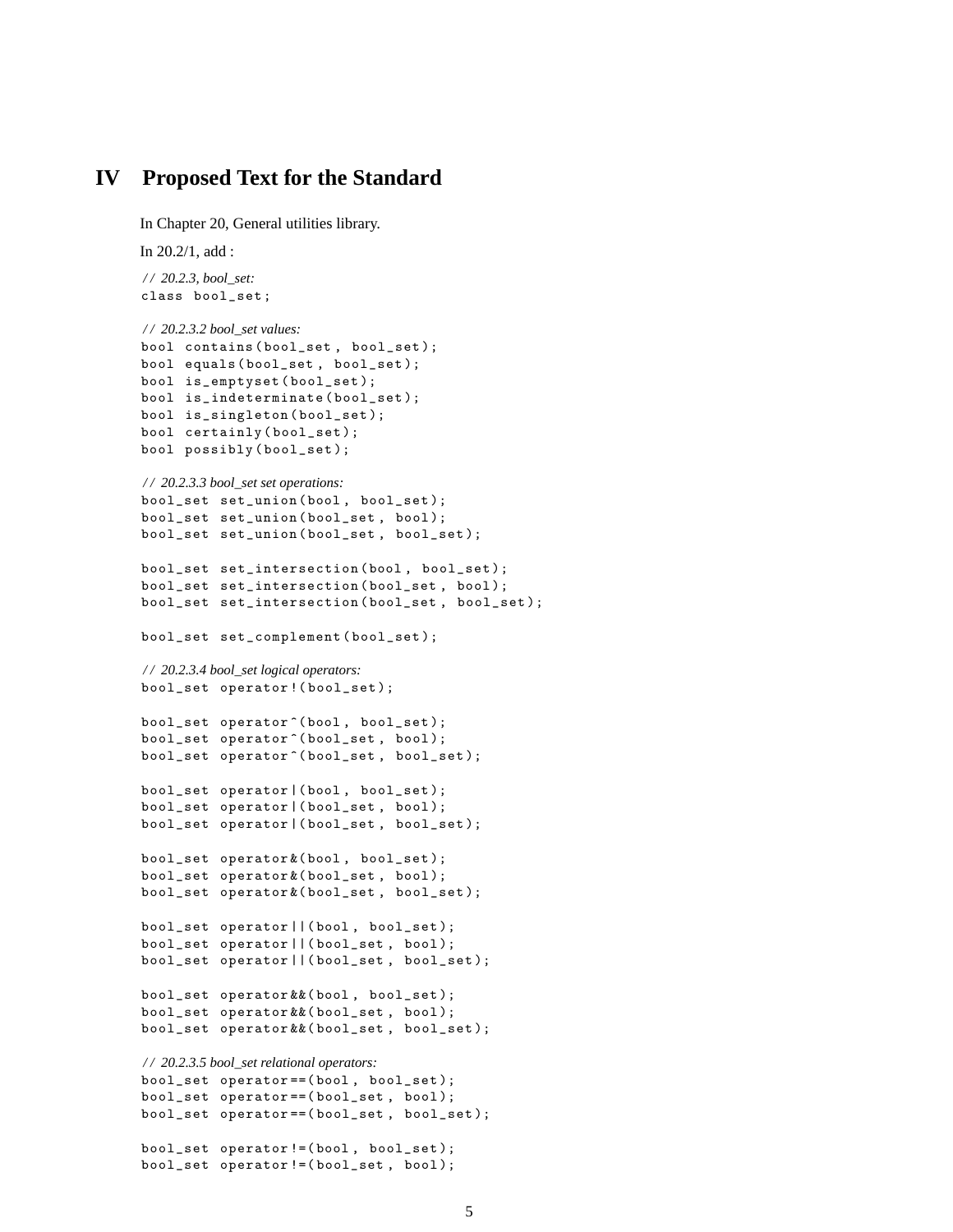| ∧      | empty | false  | indet. | true   |        | empty | false  | indet. | true  |        | empty | false | indet. | true   |
|--------|-------|--------|--------|--------|--------|-------|--------|--------|-------|--------|-------|-------|--------|--------|
| empty  | empty | empty  | empty  | empty  | empty  | empty | empty  | empty  | empty | empty  | empty | empty | empty  | empty  |
| false  | empty | false  | indet. | true   | false  | empty | false  | indet. | true  | false  | empty | false | false  | false  |
| indet. | empty | indet. | indet. | indet. | indet. | empty | indet. | indet. | true  | indet. | empty | false | indet. | indet. |
| true   | empty | true   | indet. | false  | true   | empty | true   | true   | true  | true   | empty | false | indet. | true   |

Table 1: The semantics of operator<sup>o</sup>, operator and operator&.

<span id="page-5-1"></span>

|        | empty | false  | indet. | true   |
|--------|-------|--------|--------|--------|
| empty  | empty | empty  | empty  | empty  |
| false  | empty | true   | indet. | false  |
| indet. | empty | indet. | indet. | indet. |
| true   | empty | false  | indet. | true   |

<span id="page-5-2"></span>Table 2: The semantics of operator==.

bool\_set operator !=( bool\_set , bool\_set );

#### <span id="page-5-0"></span>**20.2.3** Boolean set [lib.bool\_set]

- 1 The type bool\_set represents the power set of the Boolean set. An object of type bool\_set represents therefore a set of boolean values and is thus one of the four distinct values  $\emptyset$  (empty), {false}, {true} and {false,true}. The singletons are identified with their boolean value. The value {false,true} is used to represent an unknown boolean and is named an *indeterminate*.
- 2 bool\_set shares the interface of bool as much as possible, with the general semantic of functions being naturally extended to the operations on sets. The semantics of the logical bool\_set operations are given in Table [1.](#page-5-1)
- 3 bool\_set also supports some query functions as well as set operations. Equality as set is offered by the equals function, while the equality operator follows the extended semantic by returning a bool\_set, see Table [2.](#page-5-2)
- 4 None of the member functions throws, nor do value and operation functions, except for the conversion to bool.

```
namespace std {
struct bool_set
{
  bool_set ();
  bool_set (bool t);
  bool contains (bool_set b) const;
  bool equals (bool_set b) const;
  bool is_emptyset () const ;
  bool is_indeterminate () const ;
  bool is_singleton () const ;
  operator bool () const ;
  static bool_set emptyset ();
  static bool_set indeterminate ();
};
} / / of namespace std
```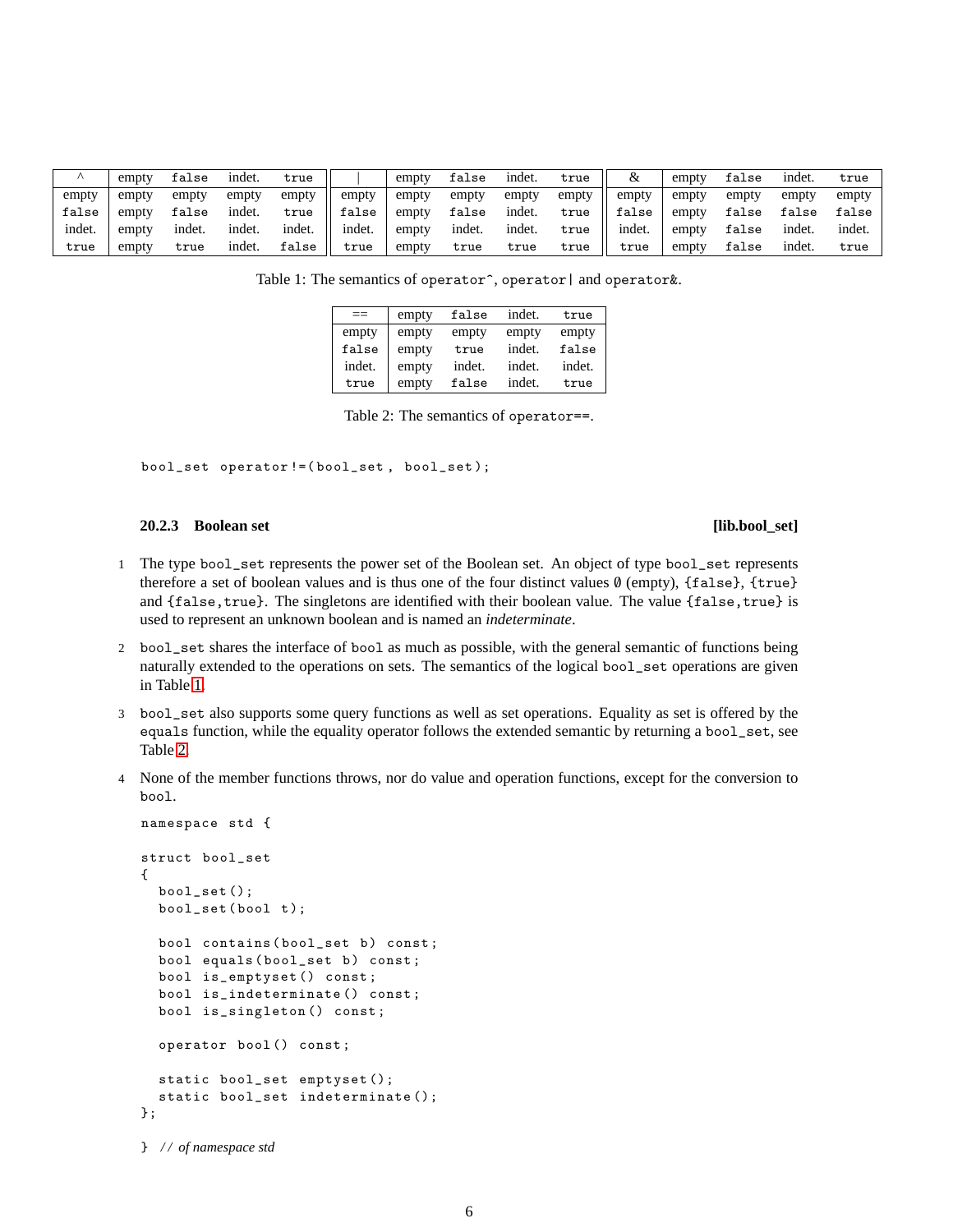|          | bool_set constructors                                                                                                                         | [lib.bool_set.ctors]          |
|----------|-----------------------------------------------------------------------------------------------------------------------------------------------|-------------------------------|
|          | $bool_set()$ ;                                                                                                                                |                               |
| 5<br>6   | <b>Effects:</b> Constructs a false bool_set.<br><b>Postcondition:</b> equals (false) == true.                                                 |                               |
|          | bool_set(bool b);                                                                                                                             |                               |
| 7        | Effects: Constructs a boolean-valued bool_set equal to b.                                                                                     |                               |
|          | bool_set member functions                                                                                                                     | [lib.bool_set.members]        |
|          | bool contains (bool_set b) const;                                                                                                             |                               |
| 8        | Returns: true iff *this contains the set of boolean values held by b.                                                                         |                               |
|          | bool equals (bool_set b) const;                                                                                                               |                               |
| 9        | <b>Returns:</b> true iff *this and b contain the same state.                                                                                  |                               |
|          | bool is_emptyset() const;                                                                                                                     |                               |
| 10       | Returns: true iff *this is the empty set.                                                                                                     |                               |
|          | bool is_indeterminate() const;                                                                                                                |                               |
| 11       | Returns: true iff *this is the indeterminate set.                                                                                             |                               |
|          | bool is_singleton() const;                                                                                                                    |                               |
| 12       | Returns: true iff *this contains only true or only false.                                                                                     |                               |
|          | bool_set conversion to bool                                                                                                                   | [lib.bool_set.conversion]     |
|          | operator bool() const;                                                                                                                        |                               |
| 13<br>14 | Effects: Returns b if this->equals(b), with b being a boolean value.<br><b>Throws:</b> std::bad_cast() otherwise.                             |                               |
|          | bool_set set operations:                                                                                                                      | [lib.bool_set.set.operations] |
|          | bool_set set_union(bool_set lhs, bool_set rhs);<br>bool_set set_union(bool_set lhs, bool rhs);<br>bool_set set_union(bool lhs, bool_set rhs); |                               |
| 15       | <b>Returns:</b> the union of lhs and rhs when viewed as a set of bools.                                                                       |                               |
|          | bool_set set_intersection(bool_set lhs, bool_set rhs);<br>bool_set set_intersection(bool_set lhs, bool rhs);                                  |                               |

bool\_set set\_intersection ( bool lhs , bool\_set rhs );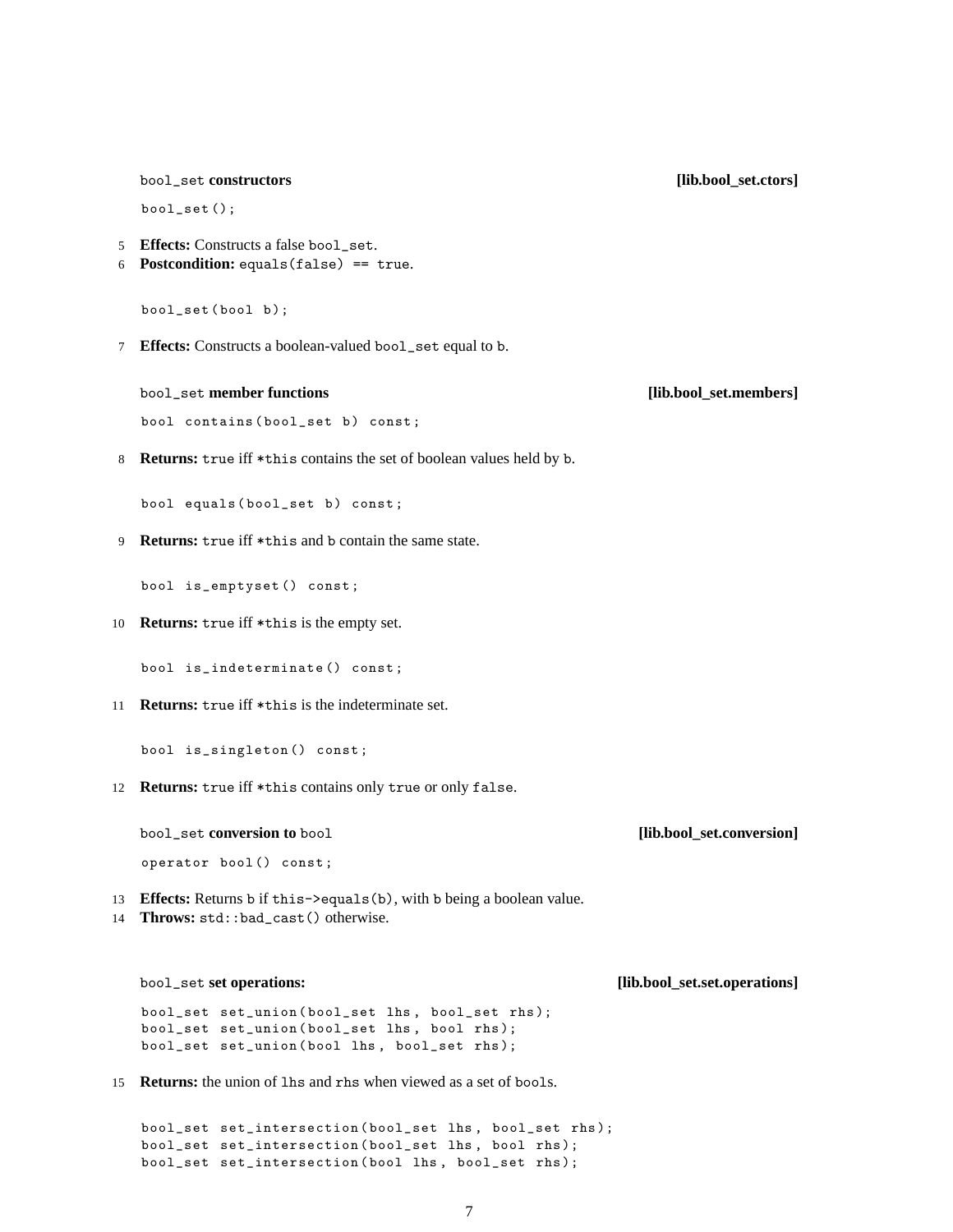16 **Returns:** the intersection of lhs and rhs when viewed as a set of bools.

```
bool_set set_complement ( bool_set x );
```
17 **Returns:** the complement of x when viewed as a set of bools.

bool\_set **values [lib.bool\_set.free]**

```
bool contains (bool_set a, bool_set b);
```
18 **Returns:** a.contains(b).

bool equals (bool\_set a, bool\_set b);

19 **Returns:** a.equals(b).

bool is\_emptyset ( bool\_set a );

20 **Returns:** a.is\_emptyset().

bool is\_indeterminate ( bool\_set a );

21 **Returns:** a.is\_indeterminate().

bool is\_singleton ( bool\_set a );

22 **Returns:** a.is\_singleton().

bool certainly (bool\_set a);

23 **Returns:** !a.contains(false).

bool possibly (bool\_set a);

24 **Returns:** a.contains(true).

bool\_set **logical operators [lib.bool\_set.operators]**

bool\_set operator !( bool\_set x );

25 **Returns:**  $x$  if  $x$  is empty or indeterminate, and  $bool_set(lbool(x))$  otherwise.

bool\_set operator ^( bool\_set lhs , bool\_set rhs ); bool\_set operator ^( bool\_set lhs , bool rhs ); bool\_set operator<sup>^</sup>(bool lhs, bool\_set rhs);

26 **Returns:** an empty bool\_set if any of lhs or rhs is empty, an indeterminate bool\_set if any of lhs or rhs is indeterminate, else bool(lhs)  $\hat{ }$  bool(rhs). See Table [1.](#page-5-1)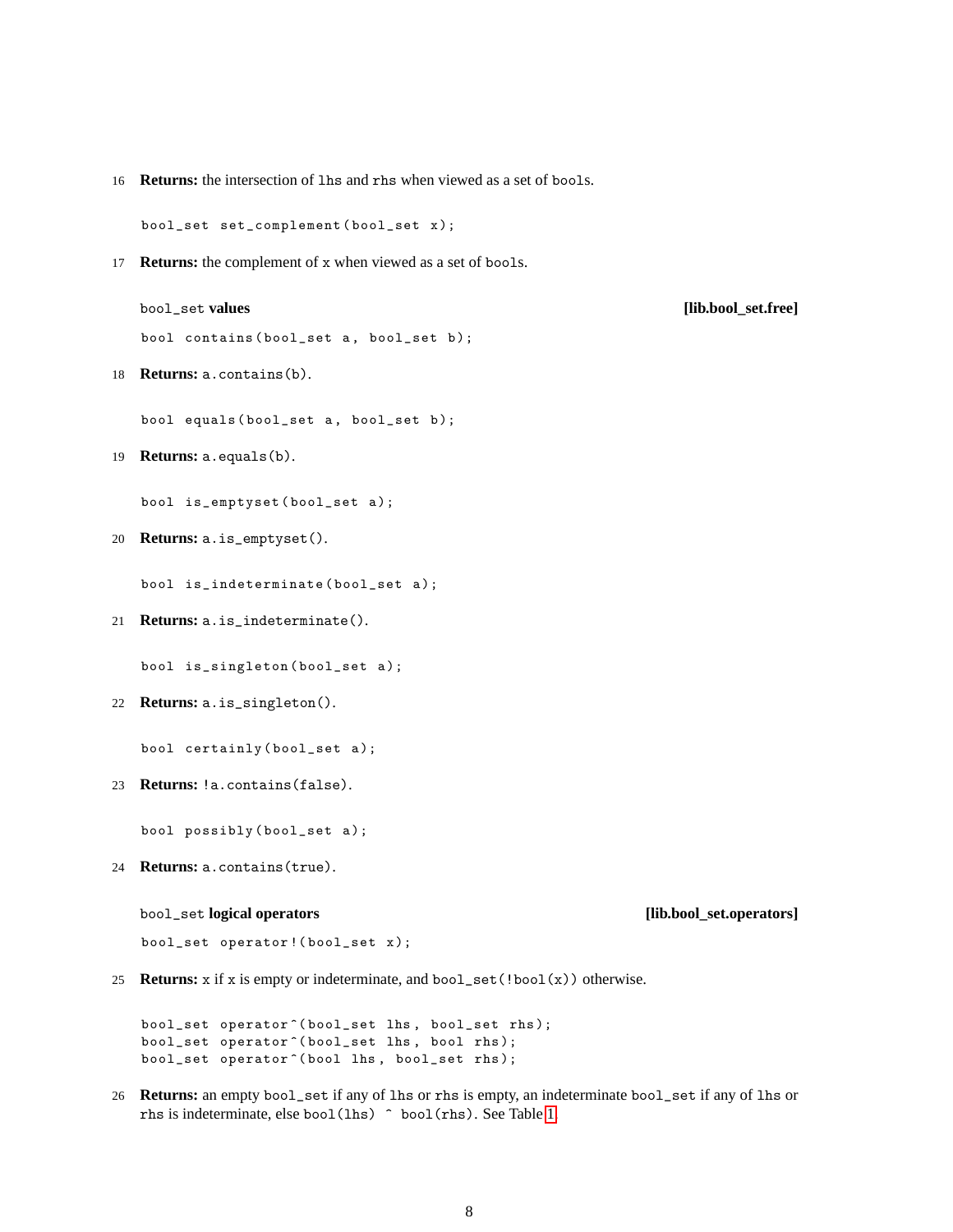```
bool_set operator |( bool_set lhs , bool_set rhs );
bool_set operator |( bool_set lhs , bool rhs );
bool_set operator |( bool lhs , bool_set rhs );
bool_set operator ||( bool_set lhs , bool_set rhs );
bool_set operator ||( bool_set lhs , bool rhs );
bool_set operator ||( bool lhs , bool_set rhs );
```
27 **Returns:** an empty bool\_set if any of lhs or rhs is empty, else true if any of lhs or rhs is true, false if both lhs or rhs are false, and an indeterminate bool\_set otherwise. See Table [1.](#page-5-1)

```
bool_set operator &( bool_set lhs , bool_set rhs );
bool_set operator &( bool_set lhs , bool rhs );
bool_set operator &( bool lhs , bool_set rhs );
bool_set operator &&( bool_set lhs , bool_set rhs );
bool_set operator &&( bool_set lhs , bool rhs );
bool_set operator &&( bool lhs , bool_set rhs );
```
28 **Returns:** an empty bool\_set if any of lhs or rhs is empty, else false if any of lhs or rhs is false, true if both lhs or rhs are true, and an indeterminate bool\_set otherwise. See Table [1.](#page-5-1)

bool\_set **relational operators [lib.bool\_set.rel]**

```
bool_set operator ==( bool_set lhs , bool_set rhs );
bool_set operator ==( bool_set lhs , bool rhs );
bool_set operator ==( bool lhs , bool_set rhs );
```
29 **Returns:** an empty bool\_set if any lhs or rhs is empty, else an indeterminate bool\_set if any of lhs or rhs is indeterminate, and bool(lhs) == bool(rhs) otherwise. See Table [2.](#page-5-2)

bool\_set operator !=( bool\_set lhs , bool\_set rhs ); bool\_set operator !=( bool\_set lhs , bool rhs ); bool\_set operator !=( bool lhs , bool\_set rhs );

30 **Returns:** !( lhs == rhs )

## bool\_set **static value operations [lib.bool\_set.static.values]**

```
static bool_set emptyset ();
```
31 **Returns:** an empty bool\_set.

static bool\_set indeterminate ();

32 **Returns:** an indeterminate bool\_set.

# <span id="page-8-0"></span>**22.2.2 The numeric category [lib.category.numeric]**

In Section 22.2.2.1, synopsis, add after the corresponding bool& overload: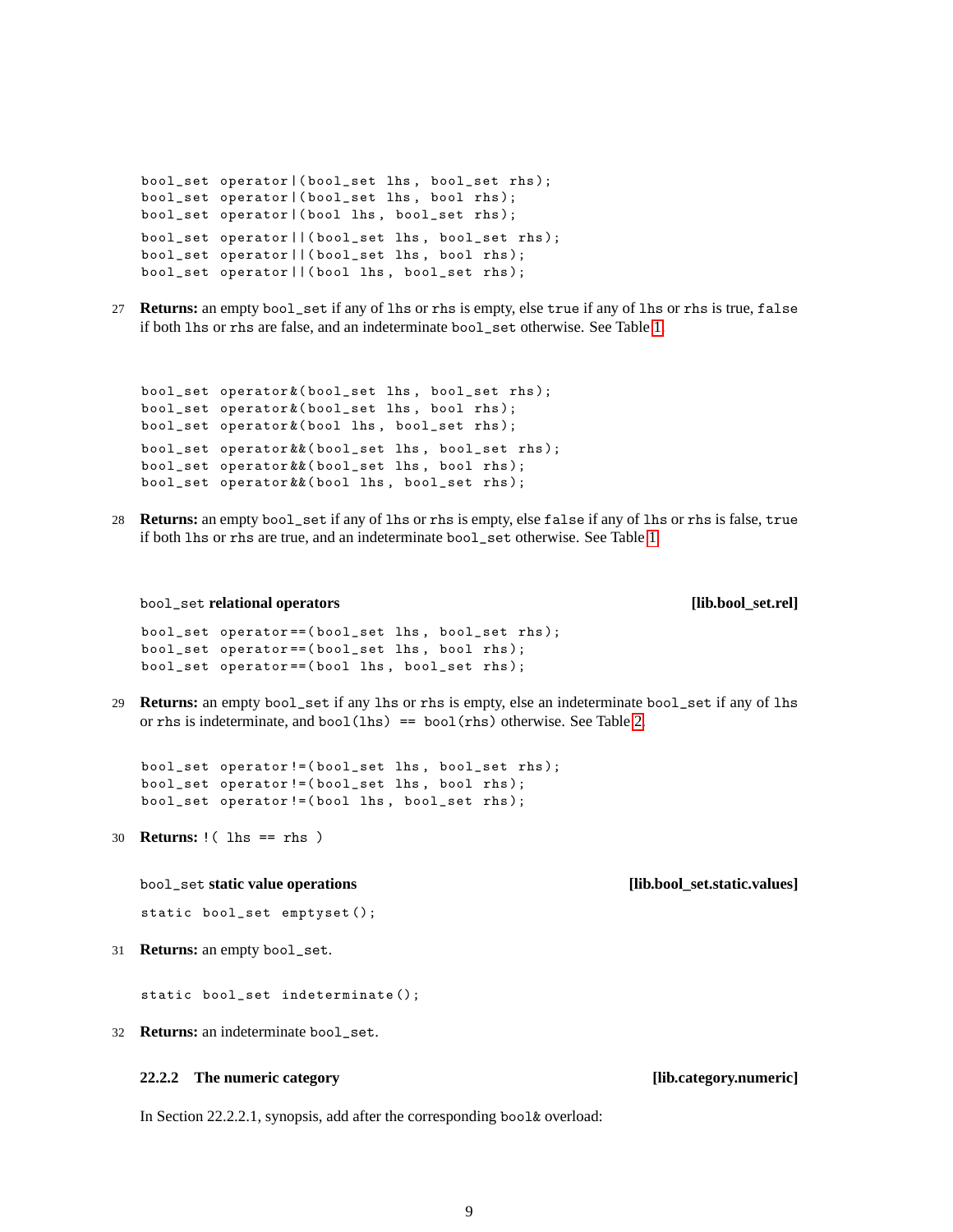```
iter_type get (iter_type in, iter_type end, ios_base &,
               ios_base::iostate& err, bool_set& v) const;
/ / ... and later, in: // virtual
virtual iter_type do_get ( iter_type , iter_type , ios_base &,
               ios_base :: iostate & err, bool_set & v) const;
```
Likewise, add in Section 22.2.2.1.1, immediately after the corresponding bool & overload:

iter\_type get (iter\_type in, iter\_type end, ios\_base& str, ios\_base:: iostate & err, bool\_set & val) const;

And at the end of Section 22.2.2.2.1:

virtual iter\_type do\_get (iter\_type in, iter\_type end, ios\_base& str, ios\_base:: iostate & err, bool\_set & val ) const;

- 10 **Effects:** If (str.flags() & ios\_base::boolalpha) == 0 then input proceeds as it would for a bool except that if a value is being stored into val, the value is determined according to the following: If the value to be stored is 0 then false is stored. If the value is 2 then  $bool\_set$ :: indeterminate() is stored. If the value is 1 then true is stored. If the value is 3 then bool\_set::emptyset() is stored. Otherwise err |= ios\_base::failbit is performed and no value is stored.
- 11 Otherwise target sequences are determined "as if" by calling the members falsename(), truename(), emptysetname(), and indeterminatename() of the facet obtained by use\_facet<numpunct<charT> >(str.getloc()). Successive characters in the range [in, end) (see 23.1.1) are obtained and matched against corresponding positions in the target sequences in the same fashion and with the same behavior.
- 12 **Returns:** in

In Section 22.2.2.2, synopsis, add after the corresponding bool overload:

```
iter_type put (iter_type s, ios_base & f, char_type fill, bool_set v) const;
/ / ... and later, in: // virtual
virtual iter_type do_put ( iter_type , ios_base & , char_type fill ,
                            bool_set v) const;
```
Likewise, add in Section 22.2.2.2.1, immediately after the corresponding bool overload:

iter\_type put (iter\_type out, ios\_base& str, char\_type fill, bool\_set val) const;

And at the end of Section 22.2.2.2.1:

virtual iter\_type do\_put ( iter\_type , ios\_base & , char\_type fill , bool\_set v) const;

7 **Returns:** If (str.flags() & ios\_base::boolalpha) == 0 returns do\_put(out , str , fill , is\_singleton(val) ? bool(val) : (is\_indeterminate(val) ? 2 : 3)), otherwise obtains a string s as if by

```
string_type s = val.equals(true) ? use_facet<ctype<charT> >(loc).truename() :
                  val.equals (false) ? use_facet <ctype < charT> >(loc).falsename () :
        is_indeterminate ( val ) ? use_facet < ctype < charT > >( loc ). indeterminatename ()
      / ∗ i s _ e m p t y s e t ( v a l ) ∗ / : use_facet < ctype < charT > >( loc ). emptysetname ();
```
and then inserts each character c of s into out via  $*$  out  $++ = c$  and returns out.

#### **22.2.3.1.1 numpunct members [lib.facet.numpunct.members]**

Change paragraph: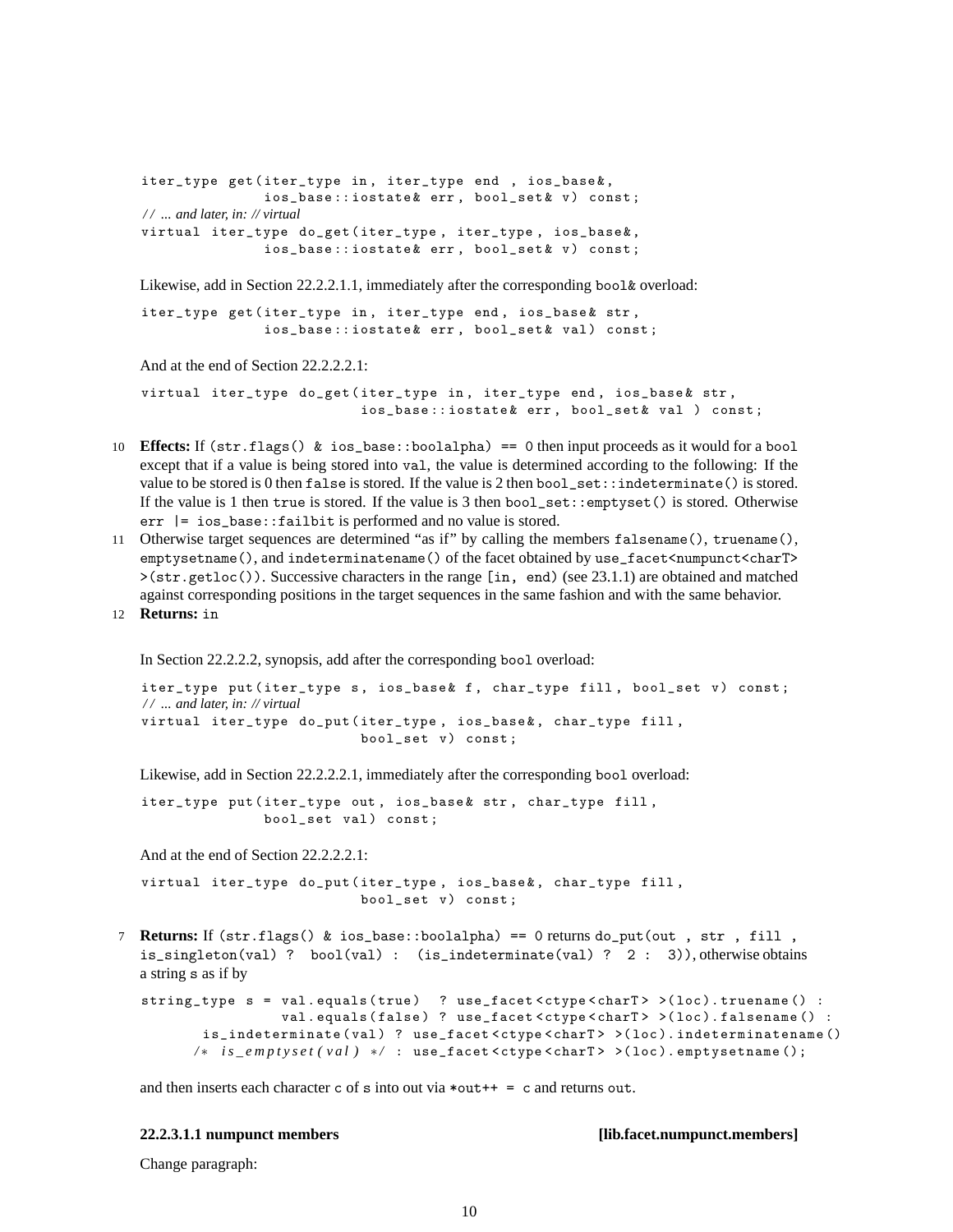```
string_type truename () const ;
string_type falsename () const ;
string_type indeterminatename () const ;
string_type emptysetname () const ;
```
4 **Returns:** do\_truename(), do\_falsename(), do\_indeterminatename() or do\_emptysetname(), respectively.

## **22.2.3.1.2 numpunct virtual functions [lib.facet.numpunct.virtuals]**

Change paragraph:

```
string_type do_truename () const ;
string_type do_falsename () const ;
string_type do_indeterminatename () const ;
string_type do_emptysetname () const ;
```
- 5 **Returns:** A string representing the name of the boolean value true or false, or the bool\_set values bool\_set::indeterminate() or bool\_set::emptyset() respectively.
- 6 In the base class implementation these names are "true", "false", "indeterminate", and "emptyset", or L"true", L"false", L"indeterminate", and L"emptyset".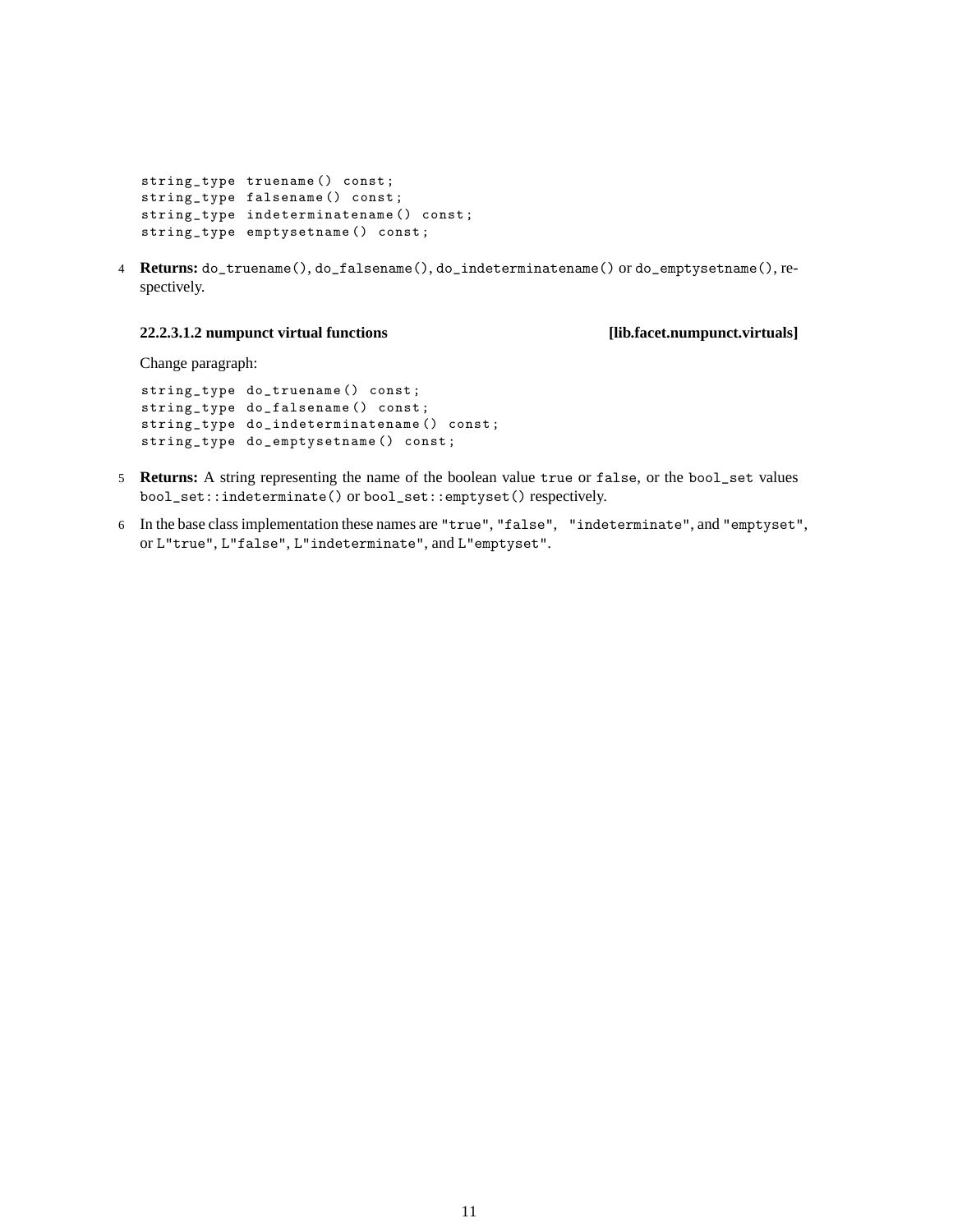# <span id="page-11-0"></span>**V Examples of use**

## <span id="page-11-1"></span>**V.1 Interval arithmetic**

In interval arithmetic, an interval  $x = [x, \bar{x}]$  represents the set of numbers  $\{t : x \le t \le \bar{x}\}\.$  We use the functions  $\inf(x) = x$  and  $\sup(x) = \overline{x}$ . Interval comparisons may be done in a number of ways.

One comparison scheme is the 'possibly' or 'certainly' comparison, with the semantic  $\exists u \in x, v \in y, u \leq v$ for possibly, and  $\forall u \in x, v \in y, u \leq v$  for certainly. Both can be handled uniformly by a single comparison operator returning a bool\_set. Such an interval comparison x<y returns an empty bool\_set if either *x* or *y* is empty, true if  $\sup(x) < \inf(y)$ , false if  $\inf(y) \leq \sup(x)$ , and an indeterminate otherwise. With this comparison, certainly\_lt(x,y) is simply implemented as equals(x<y, true) and possibly\_ $lt(x,y)$  as contains(x<y, true). Many other comparison schemes can be implemented in terms of this operator< with various negations, combinations, and parameter swapping. This is the original motivation behind having a type bool\_set as return type of interval comparisons.

## <span id="page-11-2"></span>**V.2 Ternary logic**

This example is taken from Semple, a static analysis tool developed at Rensselaer Polytechnic Institute [\[6\]](#page-13-7). Semple uses boost::tribool, which is bool\_set without the empty state, in several places. The AbstractInterpreter class uses 3-state boolean values to represent the values of boolean variables and to report the results of evaluating conditionals. Among the functions returning a boost::tribool are: semple::analysis::pointer::TrivialPointsTo::null(Pointer p) which returns a tribool encoding whether the pointer is always null, never null, or may be null. Another one in the same class is semple::analysis::pointer::TrivialPointsTo::aliasing(Pointer p, Pointer q) which determines the aliasing relationship between two pointers: if either of the pointer is unknown, then they may alias, otherwise, the pointers are either equivalent (and therefore must alias) or distinct (and therefore must not alias).

## <span id="page-11-3"></span>**V.3 Extended floating-point comparisons**

Suppose one desires a floating point comparison that takes into account exceptional values such as infinities, NaNs, or signed zeroes, where these concepts are used to represent a set of numbers (those larger—for infinities—or smaller—for signed zeroes—in magnitude than representable numbers, and empty sets for NaNs). Following a constructivist point of view that 0 is never defined because we do not have infinite time to verify all the decimals, we treat 0 as 0+. For instance, one may desire that  $+\infty == +\infty$  or  $0- == 0$ return an indeterminate, rather than true, rather than a single number. With this semantic, one may code:

```
template < class FloatingPointType >
struct extended_less {
  typedef FloatingPointType first_argument_type ;
  typedef FloatingPointType second_argument_type ;
  typedef bool_set result_type ;
  result_type operator () ( first_argument_type , second_argument_type ) const ;
};
```
which obeys the following semantic where *x* and *y* are positive, finite, representable numbers of type FloatingPointType: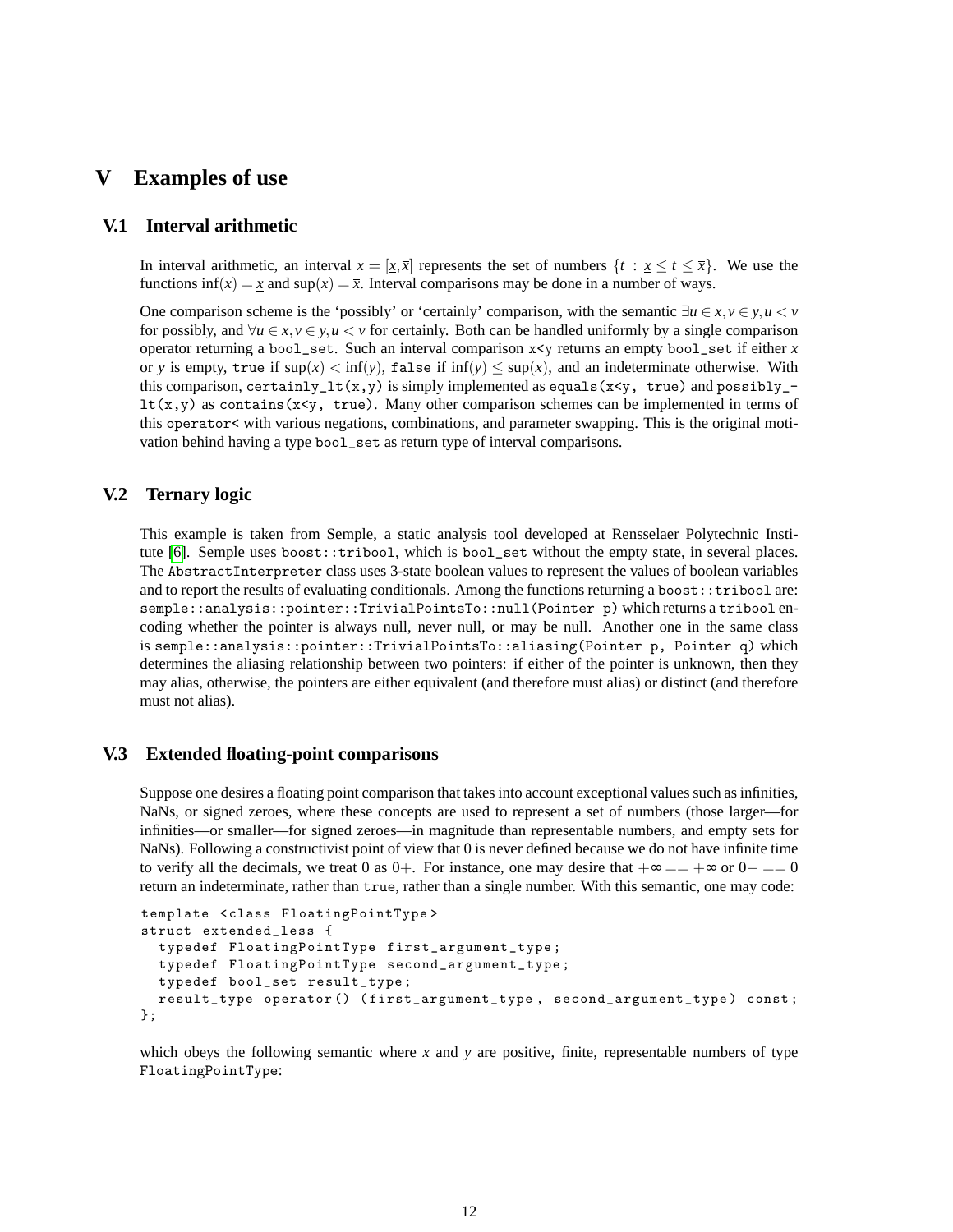| $extended_less(a,b)$ | $b =$ nan |        | $b = -\infty$ $b = -x$ $b = 0$ |        | $b=0$  | $b = v$ | $b = +\infty$ |
|----------------------|-----------|--------|--------------------------------|--------|--------|---------|---------------|
| $a =$ nan            | empty     | empty  | empty                          | empty  | empty  | empty   | empty         |
| $a=-\infty$          | empty     | indet. | true                           | true   | true   | true    | true          |
| $a = -x$             | empty     | false  | indet.                         | true   | true   | true    | true          |
| $a=0-$               | empty     | false  | false                          | indet. | indet. | true    | true          |
| $a=0$                | empty     | false  | false                          | indet. | indet. | true    | true          |
| $a = y$              | empty     | false  | false                          | false  | false  | indet.  | true          |
| $a = +\infty$        | empty     | false  | false                          | false  | false  | false   | indet.        |

Using this operator, one may write robust code (in the sense of the constructive theory of the reals) with floating point values, by handling special cases when a decision comes to an empty or indeterminates. For instance, one may trigger higher precision evaluation of the numbers, until all comparisons come out as boolean.

## <span id="page-12-0"></span>**V.4 Multi-valued boolean algorithms**

As bool\_set is the powerset of bool, this is the natural result when applying a predicate to every element of a set. The following algorithm returns true if each element of the set satisfies the predicate, false if none of the elements satisfies it, and indeterminate if some elements satisfy it while others do not.

```
template < typename InputIterator , typename Predicate >
bool_set check_if (InputIterator first, InputIterator last, Predicate pred) {
  bool_set result = bool_set :: emptyset ();
  for (; first != last; ++ first) {
    result = set_union ( result , pred (* first ));
    if ( result . is_indeterminate ()) break ;
  }
  return result ;
}
```
The same feature could be achieved by using count\_if STL algorithm and then comparing its result with zero and with the size of the set. But the program would be a bit awkward and not as efficient since it would require applying the predicate to all the elements, even when the result is already known to be indeterminate.

## <span id="page-12-1"></span>**V.5 Introducing non-determinism into C++ via** bool\_set

One intriguing possibility to introduce non-determinism using bool\_set is to define a conversion from a bool\_set b to bool returns a bool if b.is\_singleton(), raises an exception if b.is\_emptyset(), and which forks in case of indeterminate and returns true in one instantiation of the program and false in the other. Hence all execution paths with indeterminates would run in parallel and all possible execution paths would be eventually followed. This could be quite interesting for some applications (e.g. symbolic computations where the sign of a symbolic variable could not be formally determined at runtime, etc.)

One may even envision a language extension where a conversion in the context of a branch if (bool\_set x) then A; else B; would execute A if x.equals(true), B if x.equals(false), and neither or both if x is empty or indeterminate. Unlike the situation in the previous paragraph which can already be simulated in current C++, it is not clear how to simulate such a four-branch non-determinism. But this raises intriguing possibilities. This could require either to have bool\_set as a builtin type and special treatment of if statements, or the more general possibility to "overload" the behavior of if.